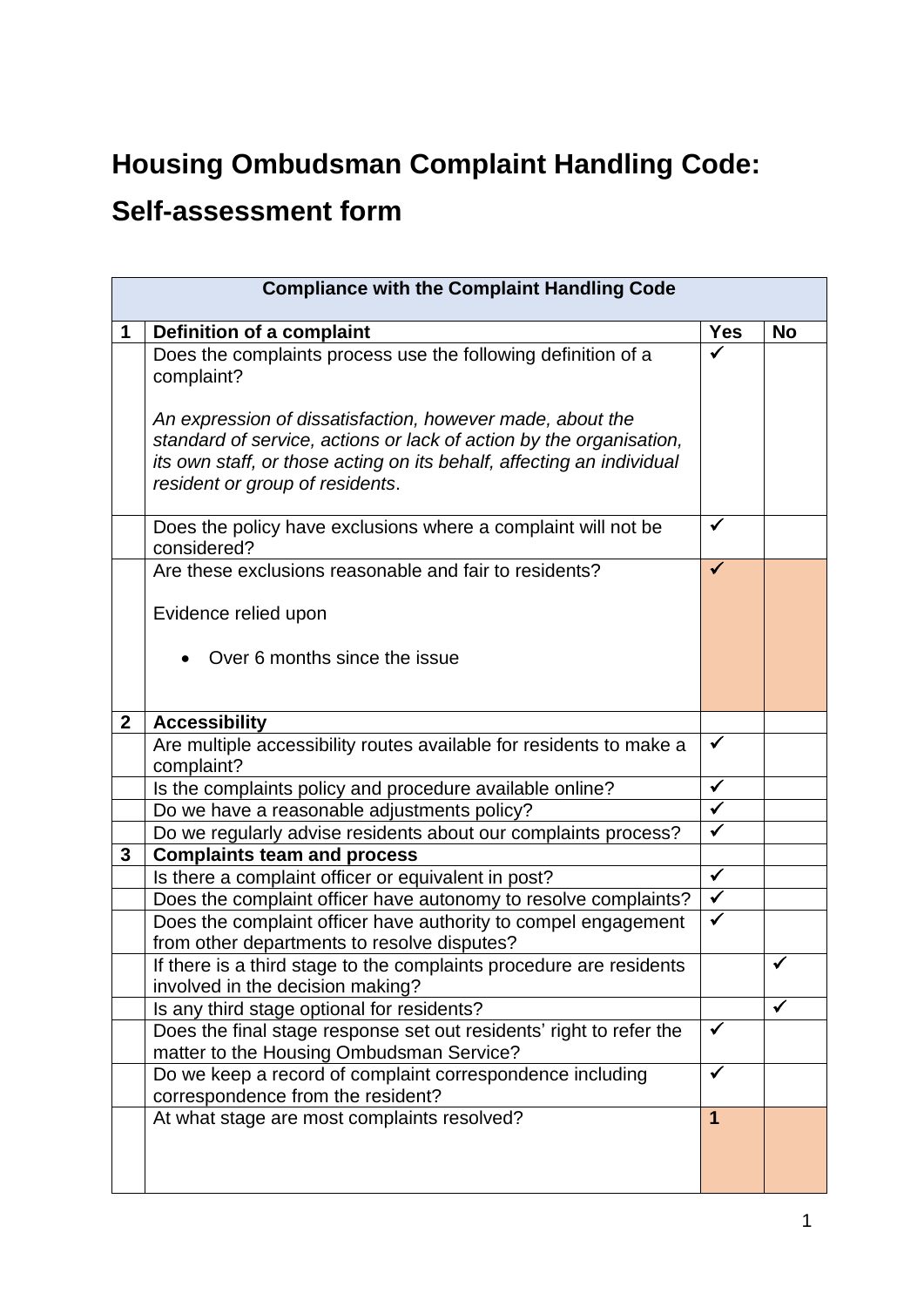| 4              | <b>Communication</b>                                                                                                                               |              |  |
|----------------|----------------------------------------------------------------------------------------------------------------------------------------------------|--------------|--|
|                | Are residents kept informed and updated during the complaints<br>process?                                                                          | $\checkmark$ |  |
|                | Are residents informed of the landlord's position and given a<br>chance to respond and challenge any area of dispute before the<br>final decision? | $\checkmark$ |  |
|                | Are all complaints acknowledged and logged within five days?                                                                                       | $\checkmark$ |  |
|                | Are residents advised of how to escalate at the end of each<br>stage?                                                                              | $\checkmark$ |  |
|                | What proportion of complaints are resolved at stage one?                                                                                           | 61%          |  |
|                | What proportion of complaints are resolved at stage two?                                                                                           | 39%          |  |
|                | What proportion of complaint responses are sent within Code<br>timescales?                                                                         | $\checkmark$ |  |
|                | Stage one $-100\%$<br>Stage one (with extension) - 100%<br>Stage two $-100\%$<br>Stage two (with extension) - 100%                                 |              |  |
|                |                                                                                                                                                    |              |  |
|                | Where timescales have been extended did we have good<br>reason?                                                                                    | ✓            |  |
|                | Where timescales have been extended did we keep the resident<br>informed?                                                                          | $\checkmark$ |  |
|                | What proportion of complaints do we resolve to residents'<br>satisfaction                                                                          | 5%           |  |
| 5              | <b>Cooperation with Housing Ombudsman Service</b>                                                                                                  |              |  |
|                | Were all requests for evidence responded to within 15 days?                                                                                        | $\checkmark$ |  |
|                | Where the timescale was extended did we keep the Ombudsman<br>informed?                                                                            | n/a          |  |
| 6              | <b>Fairness in complaint handling</b>                                                                                                              |              |  |
|                | Are residents able to complain via a representative throughout?                                                                                    | ✓            |  |
|                | If advice was given, was this accurate and easy to understand?                                                                                     | $\checkmark$ |  |
|                | How many cases did we refuse to escalate?<br>What was the reason for the refusal?                                                                  | n/a          |  |
|                | Did we explain our decision to the resident?                                                                                                       | n/a          |  |
| $\overline{7}$ | <b>Outcomes and remedies</b>                                                                                                                       |              |  |
|                | Where something has gone wrong are we taking appropriate<br>steps to put things right?                                                             | ✔            |  |
| 8              | <b>Continuous learning and improvement</b>                                                                                                         |              |  |
|                | What improvements have we made as a result of learning from<br>complaints?                                                                         |              |  |
|                | Pest process implementation<br>Changes to allocation and void processes                                                                            |              |  |